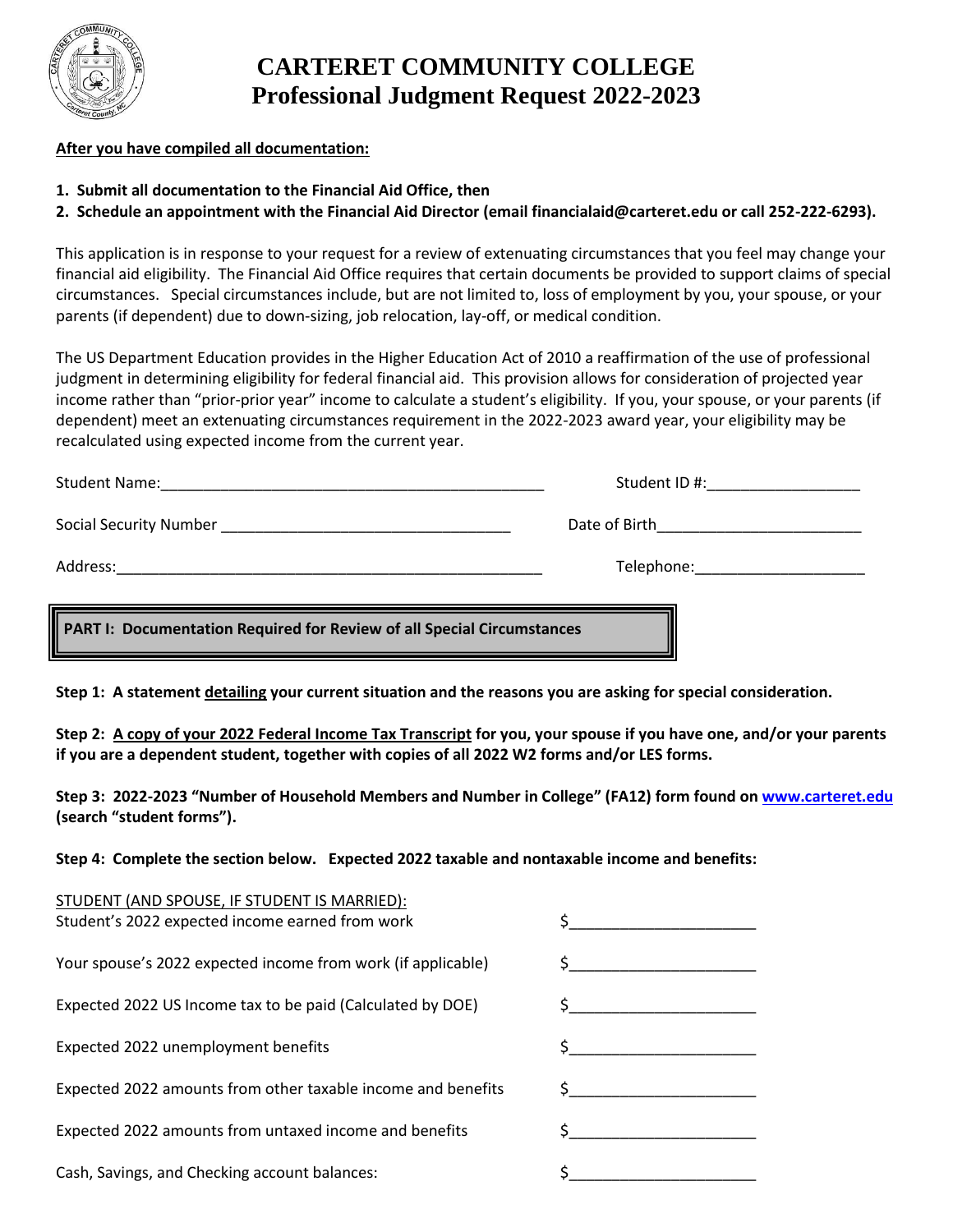| Investment value (stocks, bonds, real estate other than your home)                            | \$.                                                                                                                                                                                                                                                                                              |
|-----------------------------------------------------------------------------------------------|--------------------------------------------------------------------------------------------------------------------------------------------------------------------------------------------------------------------------------------------------------------------------------------------------|
| Are you a dislocated worker? Yes<br>No                                                        |                                                                                                                                                                                                                                                                                                  |
| PARENTS INFORMATION (IF DEPENDENT STUDENT):<br>Your parent 1's 2022 expected income from work |                                                                                                                                                                                                                                                                                                  |
| Your parent 2's 2022 expected income from work                                                | \$                                                                                                                                                                                                                                                                                               |
| Expected 2022 US Income tax to be paid (Calculated by DOE)                                    |                                                                                                                                                                                                                                                                                                  |
| Expected 2022 unemployment benefits                                                           | $\zeta$ and $\zeta$                                                                                                                                                                                                                                                                              |
| Expected 2022 amounts from other taxable income and benefits                                  |                                                                                                                                                                                                                                                                                                  |
| Expected 2022 amounts from untaxed income and benefits                                        | \$                                                                                                                                                                                                                                                                                               |
| Cash, Savings, and Checking account balances:                                                 | $\mathsf{S}$ and $\mathsf{S}$ and $\mathsf{S}$ are $\mathsf{S}$ and $\mathsf{S}$ and $\mathsf{S}$ are $\mathsf{S}$ and $\mathsf{S}$ are $\mathsf{S}$ and $\mathsf{S}$ are $\mathsf{S}$ and $\mathsf{S}$ are $\mathsf{S}$ and $\mathsf{S}$ are $\mathsf{S}$ and $\mathsf{S}$ are $\mathsf{S}$ and |
| Investment value (stocks, bonds, real estate other than your home)                            | \$.                                                                                                                                                                                                                                                                                              |

#### **Step 5: Additional documentation required:**

- 1. Copy of most recent pay stubs or statements of earnings to date for all 2022 employment for student, spouse if applicable, and parents (if dependent student)
- 2. Documentation of all other sources of income (taxable and non-taxable) for student, spouse if applicable, and parents (if dependent student)
- 3. If applicable, employer's notice and/or written documentation of employment termination/cessation
- 4. If applicable, notice of application for unemployment compensation and amount received
- 5. If applicable, attending doctor's statement of disability/medical condition
- 6. If applicable, notification of Worker's Compensation
- 7. If applicable, documentation of employer disability payments
- 8. Other documentation as requested by the Director of Financial Aid

#### **YOUR REQUEST WILL NOT BE CONSIDERED IF ALL REQUIRED INFORMATION IS NOT PROVIDED**

Part II: Certification Statement and Signatures

I SWEAR UNDER PENALTY OF PERJURY THAT ALL OF THE INFORMATION CONTAINED IN THIS APPLICATION IS TRUE TO THE BEST OF MY KNOWLEDGE. I UNDERSTAND THAT PROVIDING FALSE OR MISLEADING INFORMATION IN AN ATTEMPT TO OBTAIN FEDERAL FINANCIAL AID CAN RESULT IN A FINE OF UP TO \$20,000 AND/OR INCARCERATION. I UNDERSTAND THAT FAILURE TO PROVIDE THE REQUIRED DOCUMENATION MAY RESULT IN DENIAL OF THIS APPLICATION.

| Student's Signature   | Date |
|-----------------------|------|
| If Dependent Student: |      |
| Parent 1's Signature  | Date |
| Parent 2's Signature  | Date |